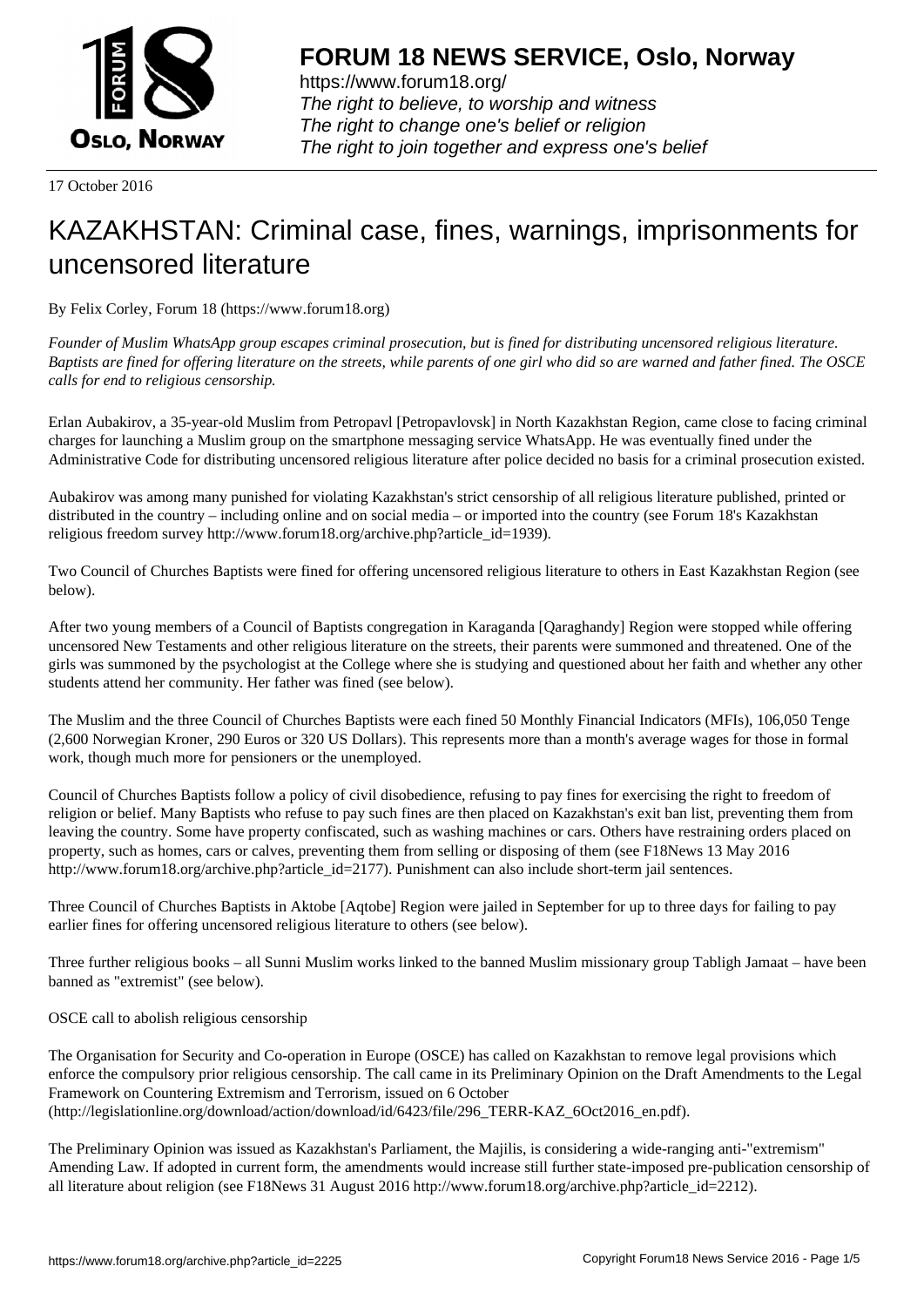assessing any material with religious content". And it adds: "The rights to freedom of religion or belief, and to freedom of expression exclude any discretion on the part of the State to determine whether religious beliefs or the means used to express such beliefs, including religious literature or any other materials containing so-called 'religious content', are legitimate."

The OSCE described the state religious censorship as "a system of authorization which appears to be an excessive, disproportionate and unnecessary limitation to the right to acquire, possess, use, produce, import and disseminate religious publications and materials, which is an integral component of the right to freedom of religion or belief".

The OSCE Preliminary Opinion called on Kazakhstan to delete proposed amendments to Article 9, Parts 3 and 3-1, of the Religion Law and Article 490, Part 3 of the Administrative Code, "thereby removing the requirement of obtaining an 'expert opinion' prior to the use of religious material or literature and excluding administrative liability for failure to do so".

To implement this recommendation, provisions in the existing Religion Law and Administrative Code enacting such religious censorship would also need to be amended.

Petropavl: Criminal investigation over Muslim WhatsApp group

Trouble began for Erlan Aubakirov, a 35-year-old Muslim from Petropavl, when North Kazakhstan Regional Police opened a criminal case against him after "operational information" arrived on 7 January that he had set up a Muslim group named "Akhli sunna" on WhatsApp and had begun to share religious texts. The police insisted this is illegal and seized his mobile phone.

The subsequent court decision in the administrative case against Aubakirov did not reveal how the police had discovered that he had launched the WhatsApp group.

Police investigated Aubakirov under the broadly-framed Criminal Code Article 174, Part 1. This Article punishes "incitement of social, national, clan, racial, or religious hatred or antagonism" with a prison term of two to seven years.

Three prisoners of conscience are known to be serving prison terms under Criminal Code Article 174, Part 1. Two are Sunni Muslims accused of membership of the Tabligh Jamaat missionary movement, Saken Tulbayev and Khalambakhi Khalym. The third is a Seventh-day Adventist Yklas Kabduakasov. All three denied they had inspired hatred of anyone (see F18News 10 October 2016 http://www.forum18.org/archive.php?article\_id=2223).

However, on 25 March, an "expert analysis" of Aubakirov's phone and the religious texts he posted on the WhatsApp group found that he had not incited "social, national, clan, racial, or religious hatred or antagonism". However, it claimed that the religious texts were "not recommended for use on the territory of Kazakhstan" as they violate the Constitution and laws.

On 31 May the Investigative Department of North Kazakhstan Regional Police closed the criminal case against Aubakirov after ruling that no crime had been committed. Instead, the case was handed to the Regional Religious Affairs Department, the body entitled to launch administrative cases to punish people for exercising the right to freedom of religion or belief.

On 4 June, Religious Affairs Department chief specialist Bolat Omarov launched a case against Aubakirov under Administrative Code Article 490, Part 1, Point 3, according to the subsequent court decision. This Article punishes: "Violating the requirements of the Religion Law for .. import, production, publication and/or distribution of religious literature and other religious materials, and items for religious use". The punishment for individuals is a fine of 50 MFIs.

The administrative case was handed to Petropavl Specialised Administrative Court. There, on 23 June, Judge Aigul Akpanova found Aubakirov guilty, according to the decision seen by Forum 18. She fined him the prescribed 50 MFIs, 106,050 Tenge. She banned him from conducting unspecified activity for one month. She also ordered that his confiscated mobile phone should be returned "with deletion from the phone's memory of information of religious content".

Aubakirov does not appear to have appealed against the punishment to North Kazakhstan Regional Court and the decision came into force on 5 July, according to court records.

On 19 July, court bailiffs in Petropavl began proceedings to recover the fine from Aubakirov, according to Justice Ministry records. Court bailiffs were unable to tell Forum 18 on 17 October what action, if any, had been taken against Aubakirov.

## Petropavl: "What state censorship?"

Religious Affairs Department chief specialist Omarov defended the prosecution of Aubakirov, but was unable to explain what he had done wrong. "It's all in the court decision," Omarov insisted to Forum 18 from Petropavl on 17 October. "There was an expert analysis which found the materials in the group he had set up were not recommended." He said he was unable to remember what materials Aubakirov had posted to the group.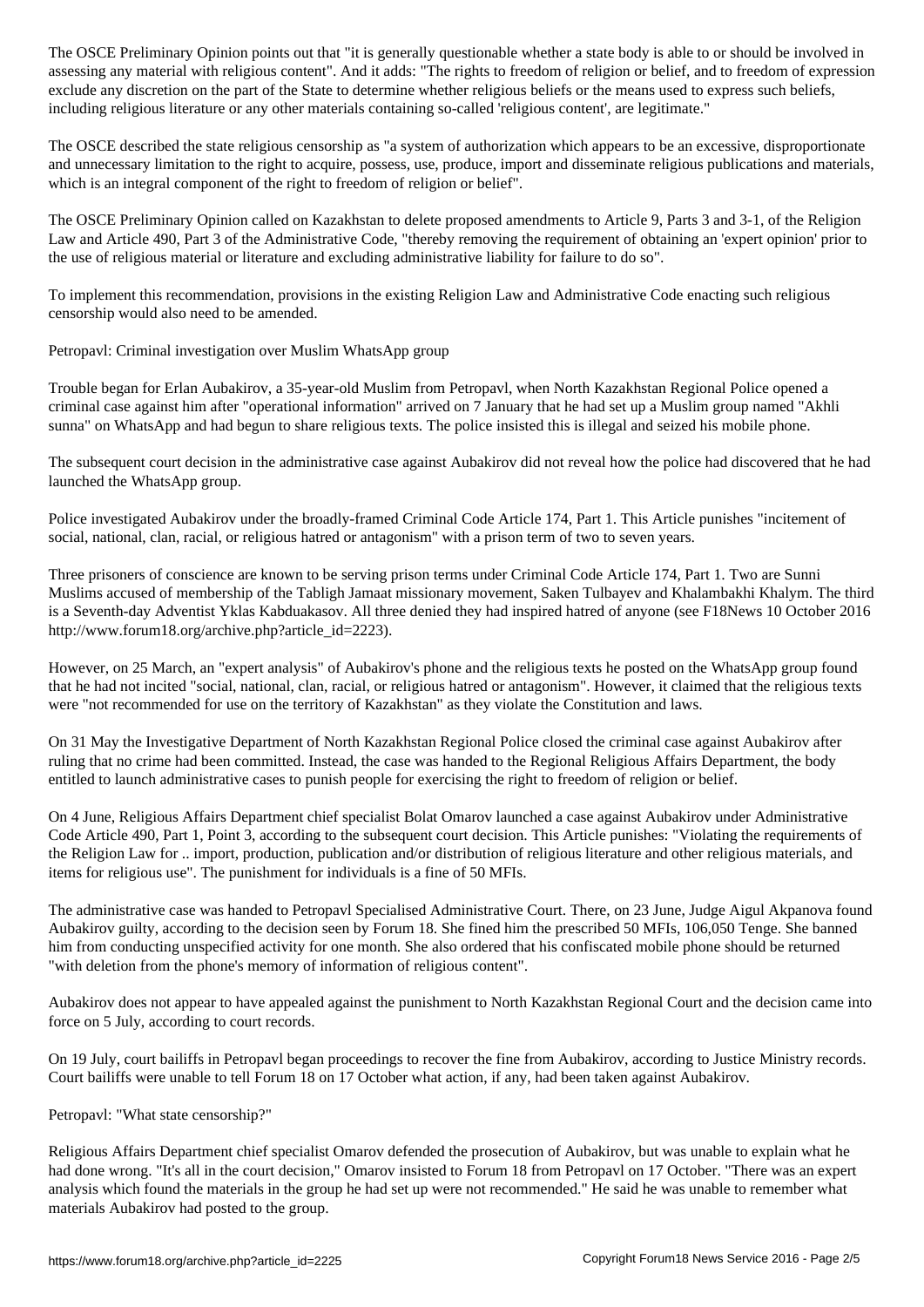Forum 18 tried to find out which religious materials were "recommended" and which not. Despite repeatedly asking if, for example, the Koran is among religious materials "recommended" for people to read, Omarov refused to say.

Asked why people face state censorship over what religious materials they are allowed to have access to, Omarov responded: "What state censorship?" He then put the phone down.

Kalbatau: Literature seizure, fines

On 16 June, two Council of Churches Baptists from Taldykorgan [Taldyqorghan] - Mikhail Lozovoi and Nadezhda Pikalina - visited the village of Kalbatau in East Kazakhstan Region. There they offered "leaflets and Gospels to all who wanted them", Baptists told Forum 18. They also invited people to attend the festival of the Trinity with other members of the Kalbatau Baptist church to be held on the following Sunday, 19 June.

Akimat (Administration) officials detained them that evening on the central streets of the village and took them to the police. Officers seized their religious literature, questioned them and then let them go. The investigator summoned them the following day, warning them that they had committed an administrative offence and would be brought to court where they lived.

On 13 September, Judge Maikul Mamutova of Taldykorgan Specialised Administrative Court found both Lozovoi and Pikalina guilty under Administrative Code Article 490, Part 1, Point 3, according to the decisions seen by Forum 18. She fined each 50 MFIs, 106,050 Tenge. Lozovoi was recorded as unemployed, while Pikalina is a pensioner who was then approaching her 67th birthday.

The court decisions do not reveal what happened to the religious literature the police seized from Lozovoi and Pikalina.

Although Lozovoi and Pikalina intended to appeal against the punishments, Forum 18 can find no record that they did so.

Zhezkazgan: Literature seizure, warning, fine, psychologist

On the afternoon of 6 August, police officers detained two young Council of Churches Baptists as they offered religious literature – including the New Testament in Kazakh and Russian - on the streets of Zhezkazgan in Karaganda Region. As the two girls were aged 16, officers then summoned their parents. The father of one of the girls is a church pastor. (Forum 18 knows the names of the girls and the pastor.)

"All were interrogated and forced to write statements," local Baptists told Forum 18. Officers took some of the literature for an "expert analysis" and the Baptists were warned that materials on the case would be sent to the Akimat. They were then allowed home.

On 29 August, Shamil Nurbek of the Akimat drew up a record of an offence against the Pastor.

Zhezkazgan: Summoned, warned

On 5 September, Akimat officials summoned the two girls and their parents to an administrative Commission for the protection of the Rights of Minors. Also summoned was Lyazzat Ranova, head of Zhezkazgan Medical College where the two girls study, as well as the headteacher and other staff from the school where the Pastor's daughter had studied earlier.

"The Commission issued a warning to the parents that they do not have the right to force their religious beliefs on their children," Baptists complained to Forum 18. They warned that if such a thing happened again, the two girls would be "placed on a register".

Forum 18 was unable to reach officials of the Akimat Commission on 17 October. Its chair, Deputy Akim Zina Akilbekova, was on leave, while the telephone of Commission secretary went unanswered each time Forum 18 called. A former member of the Commission, Gulnar Seitzhanova of the Education Department, told Forum 18 that during her time on the Commission she could not recall a case where parents were summoned and warned over their or their children's religious activity.

The following day, 6 September, a psychologist at the Medical College summoned the Pastor's daughter in the middle of lessons. She asked her what literature she reads, what she does in her spare time and who else among the students attends church.

On 8 September, first-year students of the Medical College and their parents were summoned to attend a lecture on the subject "Prevention of religious extremism and terrorism, prevention of legal offences and self-destructive conduct among youth". The Medical College website shows rows of students dressed in white medical overalls and hats listening to the lecture.

Students and their parents were told that two of the College's students had been giving out religious literature in the town and that their parents had been fined. "Students were warned to notify the authorities of similar instances," Baptists told Forum 18.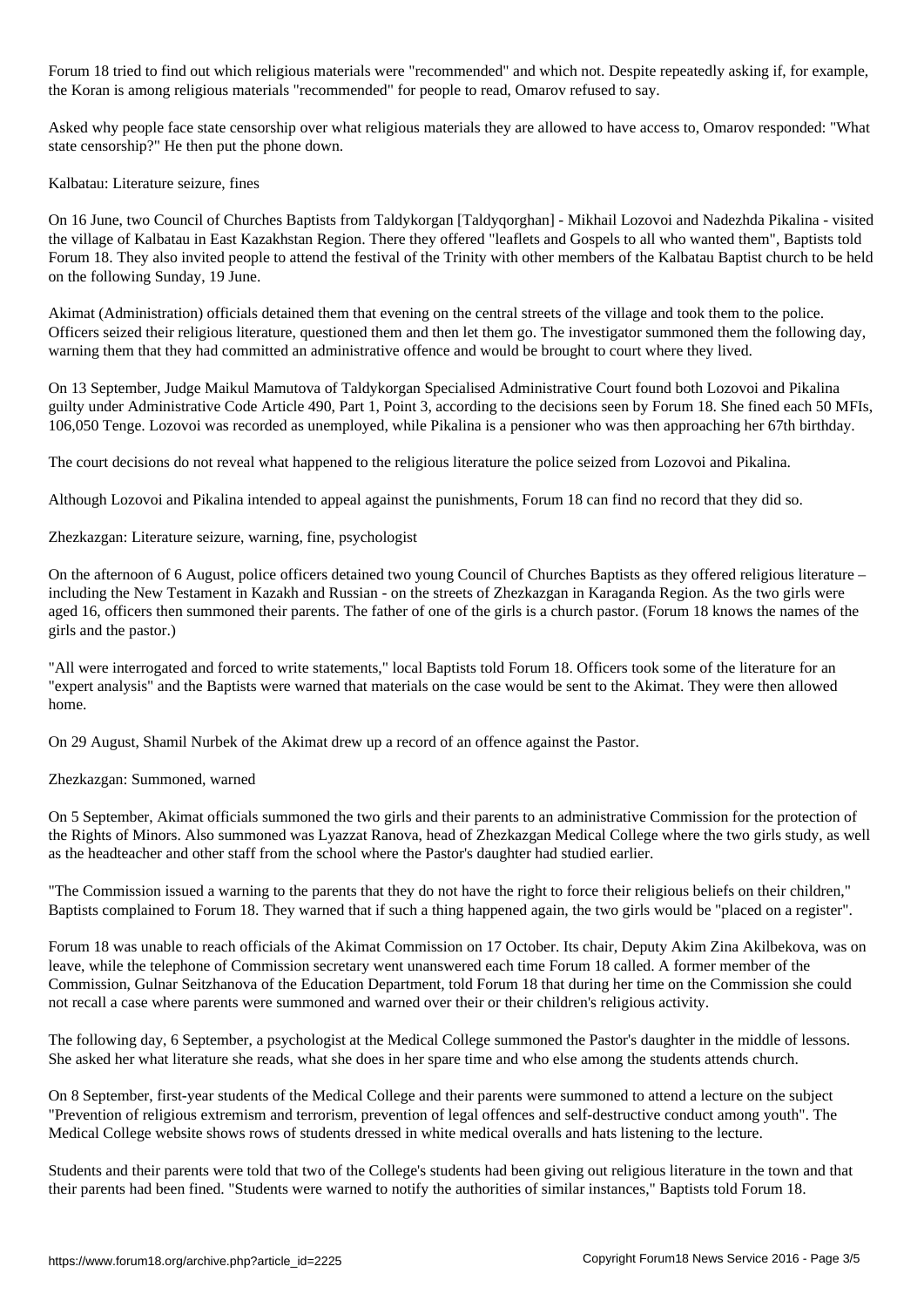college". Told that the two students had been threatened with punishment for offering religious literature in their free time away from the College, she responded: "It was all in accordance with the law."

Ranova defended the psychologist's questioning of the Pastor's daughter about her and other students' religious activity. "The Education Ministry demands that our psychologist retains good relations with the students and knows them well," she insisted to Forum 18. "Students are minors and have to remain under our supervision."

Questioned whether it is not the right of parents to supervise their children, not the College, Ranova responded: "We don't ban anything, but we need to know."

Asked why officials had instructed students at the 8 September meeting to inform on other students exercising their right to freedom of religion or belief, Ranova told Forum 18: "No one is telling them they should become KGB [secret police] agents." But she defended the right of the state to take action when individuals are exercising freedom of religion or belief in ways he government has banned.

## Zhezkazgan: Fined

On 6 September, the Pastor was summoned to Zhezkazgan Court. There Judge Argyn Kutyshev ruled that he had incited the two girls to offer the books on the streets and found him guilty under Administrative Code Article 490, Part 1, Point 3, according to the decision seen by Forum 18. The Judge fined him 50 MFIs, 106,050 Tenge. The Judge also banned him from carrying out similar activity for three months.

The court noted that a religious studies scholar had found that the books had not been given a positive "expert analysis", so their distribution is illegal. The court decision did not reveal what happened to the religious literature the police seized from the two girls.

The Pastor appealed against the punishment. However, on 10 October, Judge Nauryzbai Besembayev of Karaganda Regional Court rejected his appeal, according to the decision seen by Forum 18.

Aktobe Region: Short prison terms for failing to pay earlier fines

Three Council of Churches Baptists in Aktobe Region were jailed in September for up to three days for failing to pay earlier fines imposed to punish them for exercising the right to freedom of religion or belief by offering uncensored religious literature to others. All were punished under Administrative Code Article 669 at Burabai District Court, according to the court decisions seen by Forum 18.

Article 669 punishes "failure to fulfil a court decision". The designated fine for individuals under this Article is 10 MFIs or up to five days' imprisonment.

On 8 September, Judge Askar Kulmagambetov sentenced Zhasulan Alzhanov to two days' imprisonment for failure to pay three fines totalling 543,500 Tenge, handed down in August 2013, November 2013 and October 2014.

On 15 September, Judge Kulmagambetov sentenced Vyacheslav Cherkasov to three days' imprisonment for failure to pay three fines totalling 982,200 handed down in March 2013, May 2013, August 2013, January 2014 and October 2014.

On 27 September, Judge Damir Shamuratov sentenced Ruslan Yermakov to one day's imprisonment for failure to pay a fine of 92,600 Tenge handed down in January 2014.

In 2014, Alzhanov and Cherkasov were twice imprisoned, once for two and once for ten days each (see F18News 10 October 2014 http://www.forum18.org/archive.php?article\_id=2005).

Cherkasov and Yermakov are among the many Council of Churches Baptists added to the Justice Ministry's list of debtors banned from travelling abroad.

Court bans three Sunni Muslim books

On 2 August, Judge Zhumash Akbergenov of Alakol District Court in Almaty Region acceded to the request of District Prosecutor Dastan Tursynov and banned three Sunni Muslim works as "extremist". Their "import, production and distribution on the territory of Kazakhstan, including via electronic media and the internet" is now banned, according to the court decision seen by Forum 18.

The three banned works are: a Russian translation of "Selected hadith", by Muhammad Yusuf Kandhlawi and Maulana Saad Kandhlawi, published in the Russian city of Kazan in 2008; a translation of the book Fazail-e-Amaal by Muhammad Zakariya Kandhlawi; and a translation of "Collections of bayans [explanations]" by Muhammad Saad Kandhlawi.